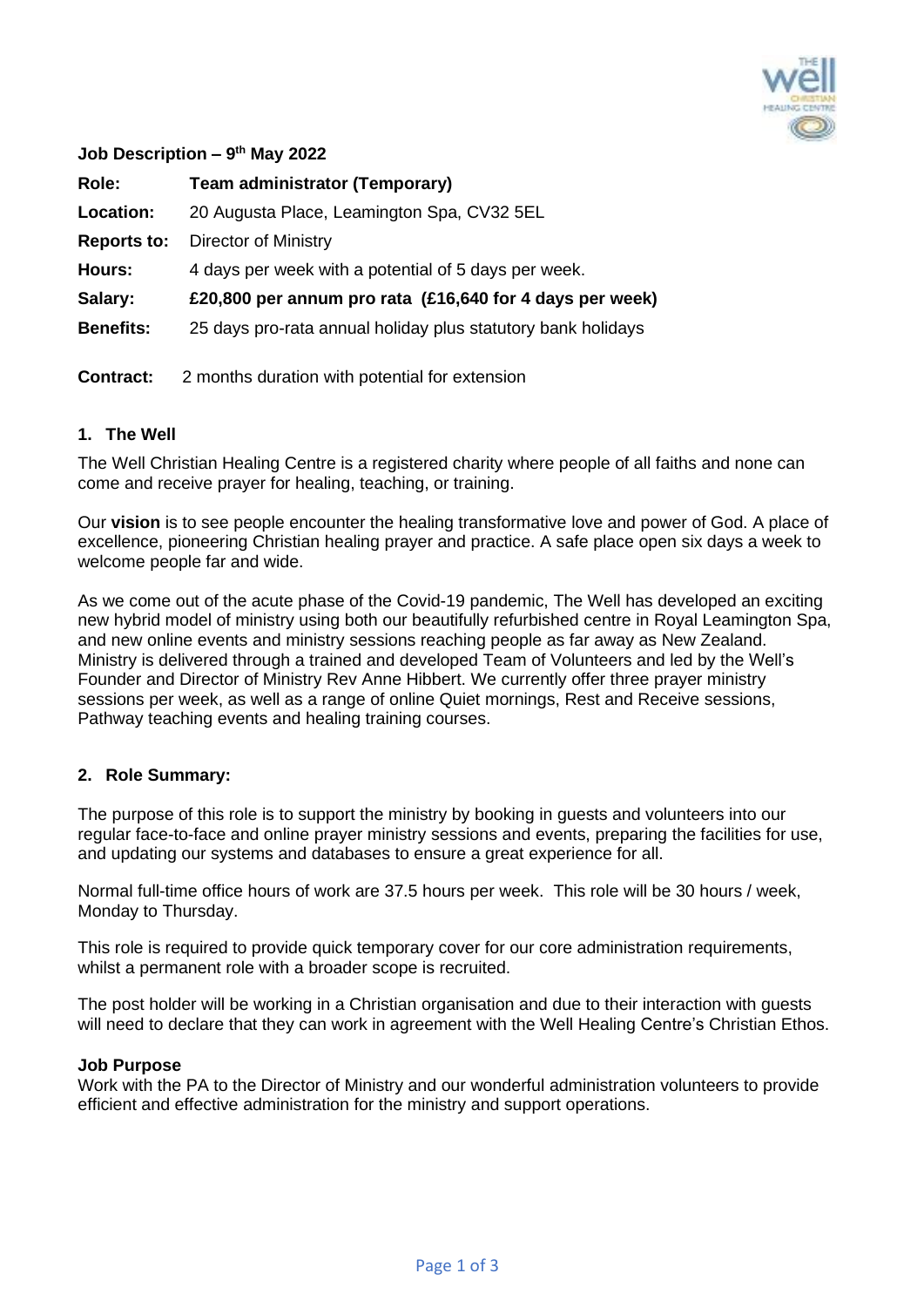# **Main Responsibilities**

## **General Responsibilities**

- Answer the phone and take Guest and Prayer Team bookings
- Give further information about what we offer and how to access it.
- Maintain supporter and guest databases (Salesforce and MyGiving Online)
- Update The Well web site and social media accounts
- Keep the office facilities tidy and organised and filing up to date.
- Support and co-ordinate the activities of administration Volunteers
- Work as part of the Team, applying The Well's values, conduct and policies
- Undertake any other reasonable duties that may be required by your line manager

## **Provide administrative support to prayer Team and Guests**

- Take enquiries for appointments and enter them into the booking system.
- Ensure that all calendar invitations for prayer ministry are accurate and sent to the Team in good time.
- Send confirmation emails and post mailings to The Well's guests as required
- Take and process Guest and Team cancellations / re-bookings, communicate changes and update systems
- Scan week's diary into Salesforce campaign and synchronise online bookings

# **Provide administrative support to events and Teams**

- Provide practical help with the set up and preparation for events and setting down afterwards. This includes organising volunteers to offer hospitality and preparing audiovisual equipment for colleagues
- Provide technical support for Zoom Team, liaise with Guests, and help prepare resources
- Provide support and coordination to administration volunteers using existing user guides
- Post event marketing onto website and via email and social media.
- Maintain accurate information on events and news on the Well website
- Use database and other systems to maintain records and produce routine reports of ministry and events.
- Send emails and post mailings to The Well's Supporter base using Mailchimp

# **3. Person Specification**

## **Skills and knowledge**

- Excellent communication skills in both verbal and written English
- Good telephone skills providing a warm and confident service
- Good IT skills to include a good working knowledge and confident abilities using Microsoft Office (Word, Excel, Power Point) and use of mail merge.
- Knowledge of (or ability to rapidly learn to run) the following technology:
	- $\circ$  Extensive application of Zoom and the ability to co-ordinate participants and events
	- $\circ$  Zoom for group events (e.g. playing music, rooms, problem-solving)
	- o Playing music (stored on iTunes) though audio-visual systems
	- o Use of Salesforce loading individual records, campaigns updates, run reports and link to Mailchimp
	- o Mygiving online database

## **Experience**

- Extensive experience of providing a practical, high-quality administration service to others in a busy workplace with lots of interruptions.
- Comfortable with dealing with different IT systems with the help of internal User Guides
- Use of Zoom and/or Whereby to communicate with groups of varying sizes
- Experience in overseeing others e.g. volunteers (this is task management rather than line management)